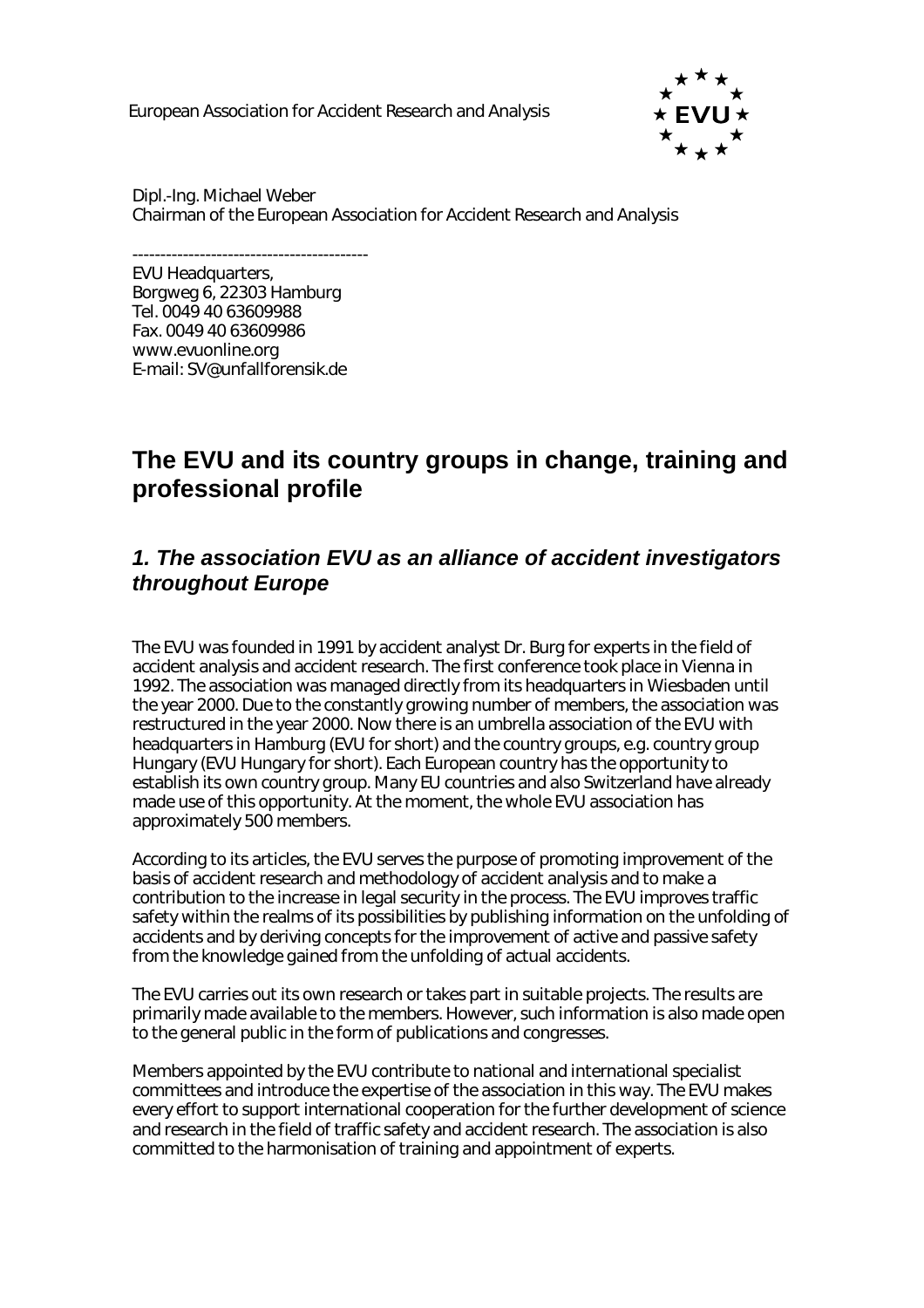

The EVU keeps a list of members which can be accessed by anyone in the internet at www.EVUonline.org. The list helps in the search for a suitable accident reconstructionist at a specific accident locus. The EVU publishes its own technical documents and examines works that have been completed by the country groups or the specialist boards. This information is available to all members free of charge via the protected area of www.EVUonline.org. The association works together with the authorising and certifying bodies at a national level and promotes the European standardisation of the professional profile. The country groups attend to the national interests of the profession and are represented on the corresponding boards.

The EVU with its headquarters in Hamburg as an umbrella association organises an ordinary members' meeting every year. This always takes place in the framework of the EVU annual conference in alternate countries. Furthermore, it convenes specialist committees and attends to their work and critically examines and possibly further recommends events for education and training. The umbrella association is also responsible for publicity work for the EVU and for the authorisation of the country groups' rules.



**Fig. Annual Conference of the EVU** 

Natural and legal persons can become members of the EVU. If a country group has already been formed, a person may only be accepted into the EVU via the country group. Direct membership via the EVU in Hamburg can only be obtained in countries where a country group has not yet been formed.

The organs of the EVU are the board of directors, the presidential board and the members' assembly. The board of directors comprises the chairman, his deputy, the treasurer and the secretary on the one hand (select board) and the chairmen of the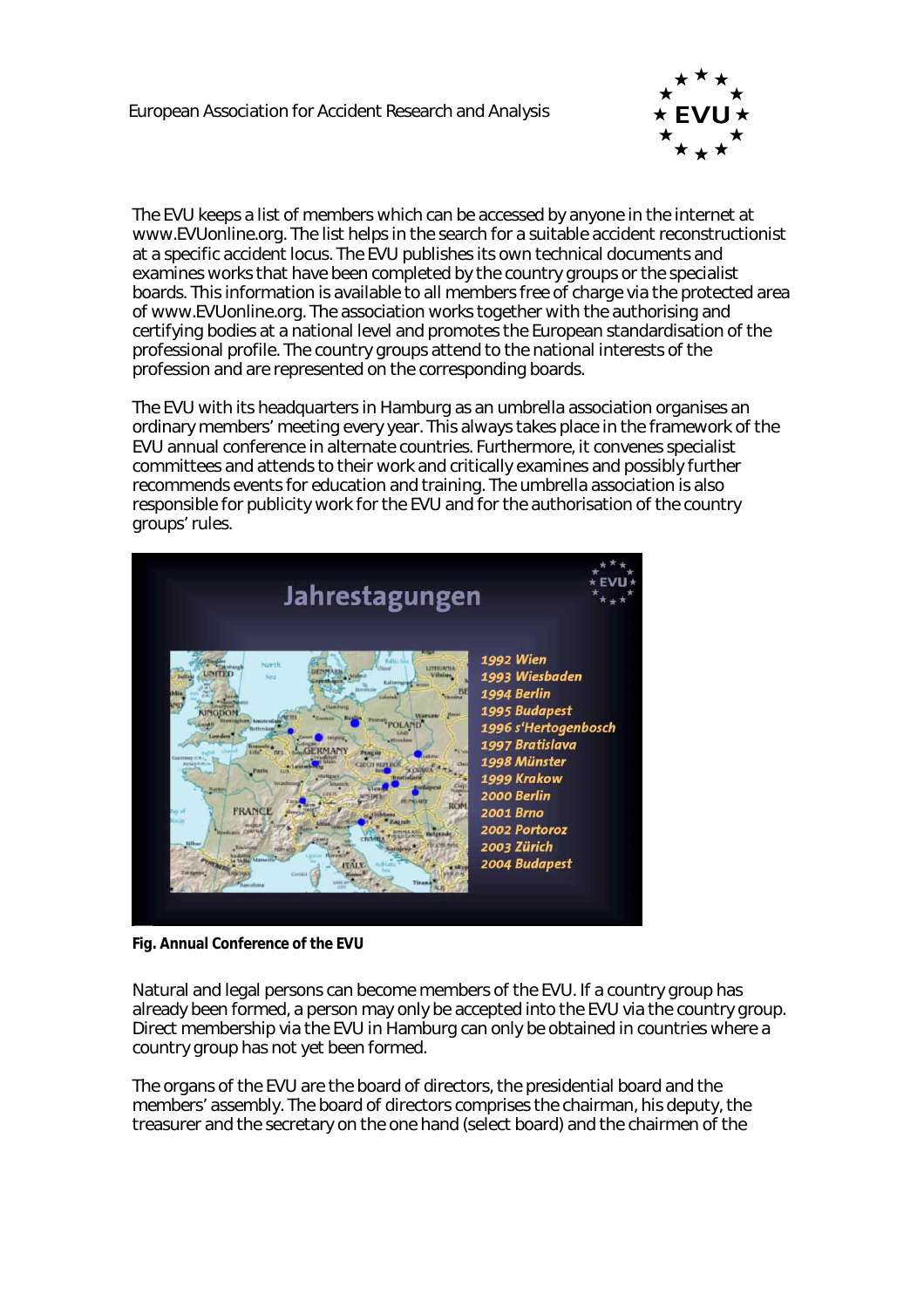

country groups on the other hand, who form the extended board of directors together with the members of the select board.

The presidential board, which is made up of particularly prominent personalities from academe, politics, administration and industry, comprises at least three and generally not more than eleven persons. The election is carried out by the members' assembly on the proposal of the extended board. The term of office is five years long and does not end until a new election takes effect. Re-election and co-option are permitted at all times. The presidential board has the task of advising the board of directors on important association matters and with regard to maintaining the essential goals of the EVU. The presidential board elects a president and several vice-presidents from its number. The president or in his stead one of the vice-presidents chairs the presidential board.

## *2. Definition of Professional Profiles*

A new professional branch has formed over the last decades in German-speaking countries. This concerns accident analysts (accident reconstructionists) for road traffic accidents who practice forensics. The accident reconstructionist is commissioned by courts of law or by disputing parties, e.g. insurance companies to reconstruct the unfolding of an accident on the basis of objective evidence. This branch of the profession also exists in other European countries. However, this is generally only rarely requested by courts.

This branch of the profession has had parallel development in the USA and GB. Contrary to other European countries, it is not commissioned there by the court, but by the disputing parties. Each party has its own expert and the various experts then exchange the frequent differences in their points of view before the court.

The accident reconstructionist always has academic training as an engineer or physicist.

Accident researchers are less concerned with the reconstruction of traffic accidents than with the actual unfolding of an accident. They are mainly employed at research institutions such as development departments of the automobile industry or at universities. Their goal is to improve the passive or active safety of vehicles. It is important for their work that they can refer to the experience of accident investigators. On the other hand, the accident investigators, who are more active in a practical capacity profit from the theoretical research results of the accident researcher.

Other experts who are also active in this field perform other tasks. A very large group is formed by specialists in vehicle damage and evaluation. This concerns experts who are occupied with the level of damage. Furthermore, there is also the professional group of specialists for vehicle examinations. They are in the most part employed in the field of technical vehicle monitoring. As each of these fields requires a particular specialisation, the professional profiles should be more clearly distinguished from each other in future. This is also an essential goal of the EVU.

# **3. EVU Project QUERY:**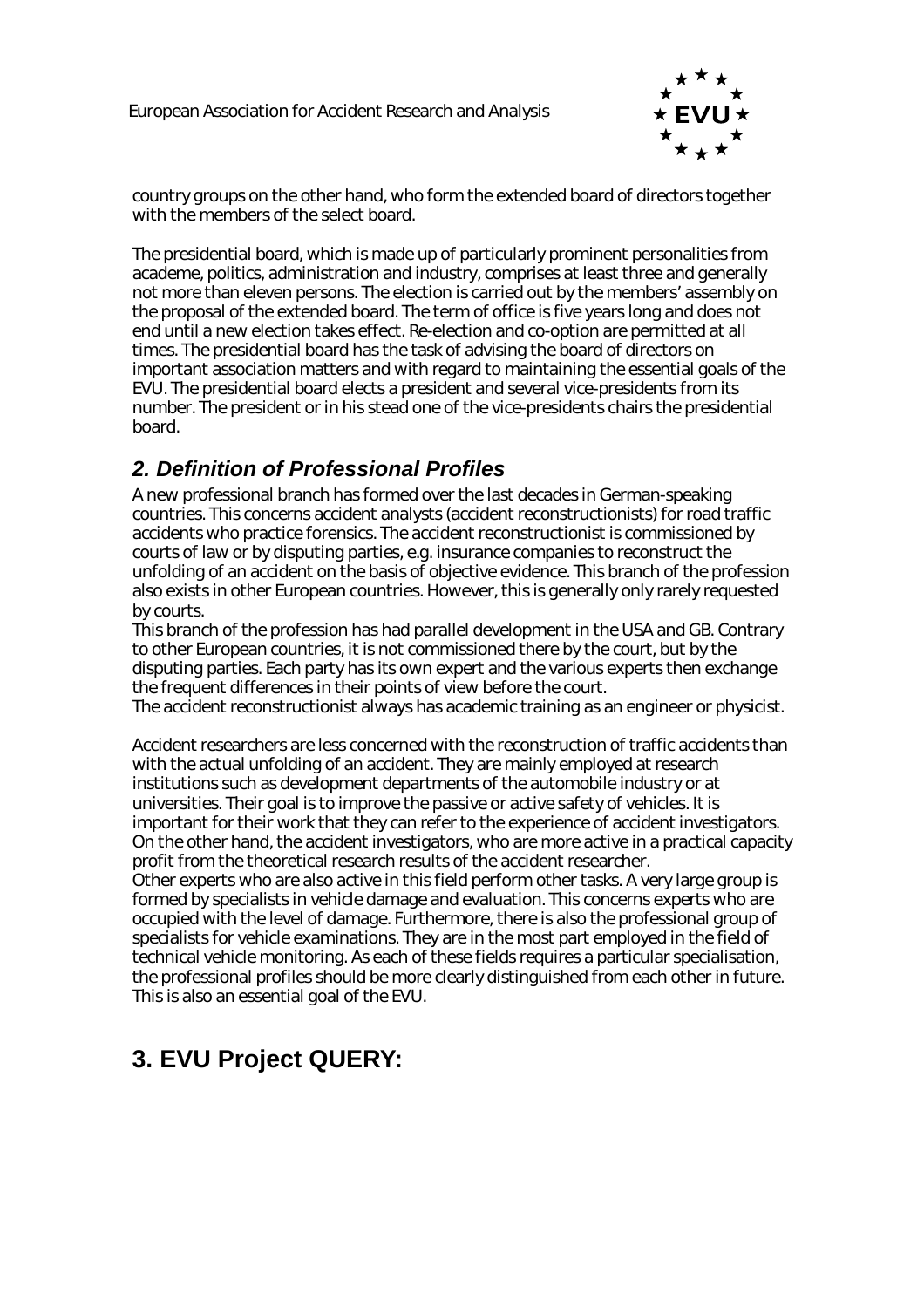

### *3.1. Definition*

The EVU has set itself a target for the next two years to establish an accident reconstructionist network and to investigate how the professional profile of specialists in accident reconstruction is integrated into the different legal systems. This project has the title of:

**Developing Guidelines for a "Best Practices" Qualification of Accident Analysts**, **Q U E R Y** for short.

## *3.2 Introduction*

Approximately 40,000 people are killed every year on the roads of the European Union and 1.5 million people are injured as a consequence of road traffic accidents. After a traffic accident, the question arises as to the cause of the accident and how it could have been avoided. In most cases, the answer to this can only be supplied by an accordingly qualified accident investigator, who reconstructs the unfolding of the accident by means of the secured evidence material. Random sample surveys have shown that the professional profile of this expert is defined very differently in various member and accession states of the EU. As in other professional areas, it would be advantageous if this field of profession could be harmonised throughout Europe. This is the main goal of the EVU at the moment.

The knowledge of the exact unfolding of an accident is an irrevocable prerequisite for the reactions to an accident which are listed in the following passages:

#### 3.1.1. Prevention

Criminal investigation in traffic cases presupposes that the unfolding of an accident is reconstructed and possible fault of the participants is proven. A preventative effect is achieved by the punishment of culpable action.

#### 3.1.2. Just distribution of civil law costs

In most European legal systems, the insurers of the accident causer pays the material costs. If unavoidability is proven for a participant, his insurance is not liable. It is necessary to determine the level of fault of the various participants for the just distribution of costs. In order to achieve this, the accident must be systematically reconstructed.

#### 3.1.3. Compensation

Generally, the party that caused the accident also carries blame. In these cases, the victim of a traffic accident is also entitled to immaterial damages ("compensation"). The level of blame can be determined by an accident reconstruction.

#### 3.1.4.Improvement of vehicle safety on the road

The knowledge of the unfolding of an accident gained in the framework of a reconstruction can also be transformed into practical recommendations of how future accidents can be avoided (active safety) or at least how the consequences of an accident can be moderated (passive safety). The specialist in accident reconstruction can convert the experience gained from actual accidents and from accident experiments into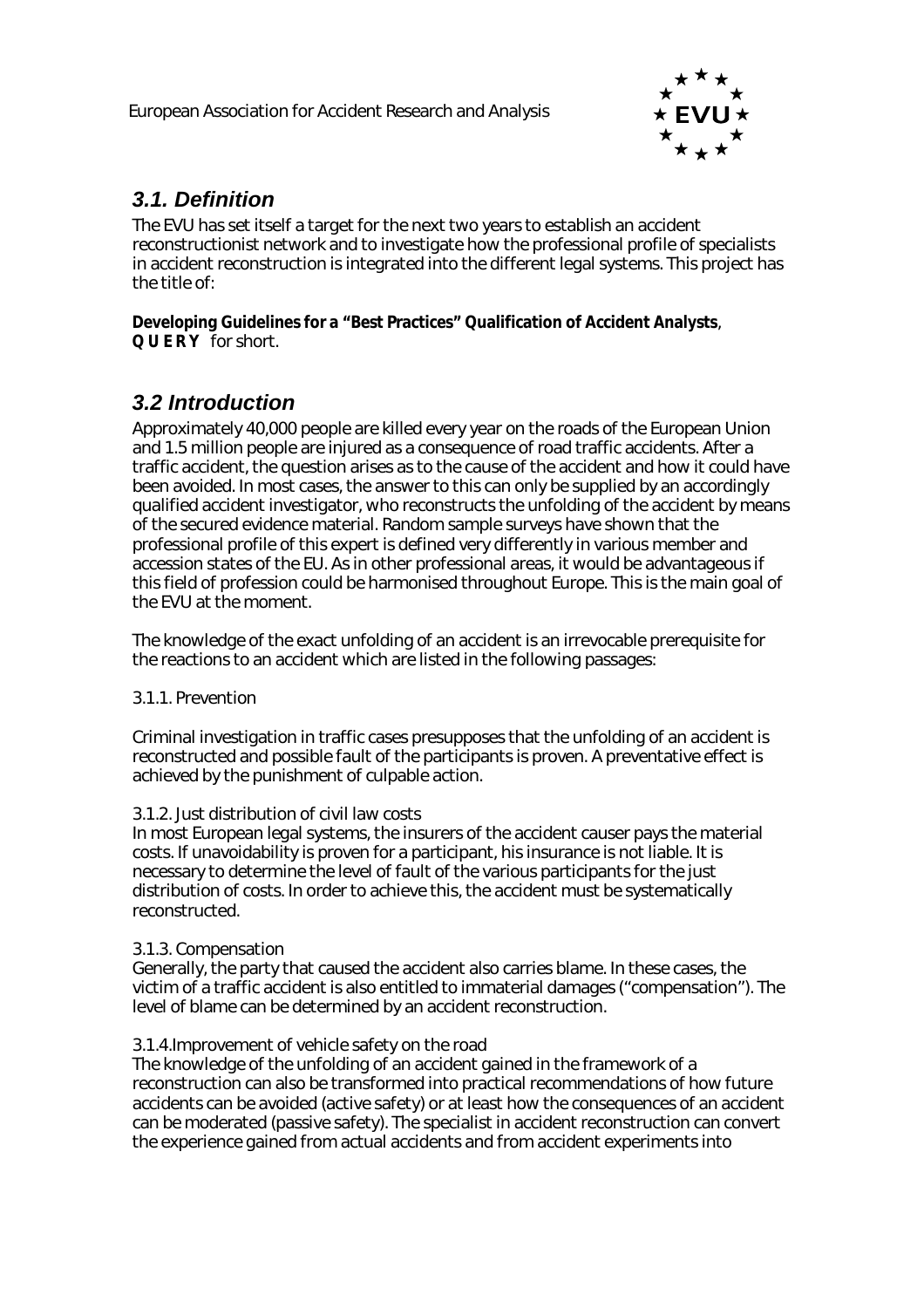

technical recommendations which help to enable the improvement of accident protection.

# *3.3 Project Goals*

Highly qualified specialists who can reconstruct the circumstances of an accident by means of the accident evidence are employed in all of the European states. Previously, all regulations on the education and training of accident investigators, on admittance to the courts and other institutions and on the position of the expert in court have been different in the individual countries. There have previously been no inquiries into the size of the differences and into which common areas have developed.

Competent contact persons are initially being sought in all EU in order to achieve these goals as set by the QUERY. This phase will be completed by November 2004. At least one suitable technician and one lawyer should be heard in each country. This allows the position of the relevant expert in each particular legal system to be determined and a rough outline of the professional profile to be drawn. It may prove difficult to find a suitable expert in some countries who reflects the opinion of as many of his professional colleagues as possible. Many opinions must be obtained in the country during the search for this person.

After contact partners have been found in all countries, a first workshop will be held in Budapest on 4.11.2004. Along with presentations of the professional profile in some of the countries, all important information will be gathered at this workshop, in order to design a suitable standardised questionnaire and to formulate additional interview questions.

After the workshop, the actual data collection will be carried out either by personal conversations or electronically. The evaluation of the data will subsequently be set down in an interim report. After this data has been evaluated, the contact persons from the individual countries will be invited to a second workshop in 2005. The results will be discussed at this workshop and practical framework conditions and contents will be taken from this, in order to unify the professional profile of the expert at a European level.

The QUERY project will be subsidised with 50% of the costs by the DG-Tren of the European Union (Director General of Energy and Transport). With this subsidy and sponsorship from various organisations including the DVR, a budget of 120,000 was able to be raised for the financing.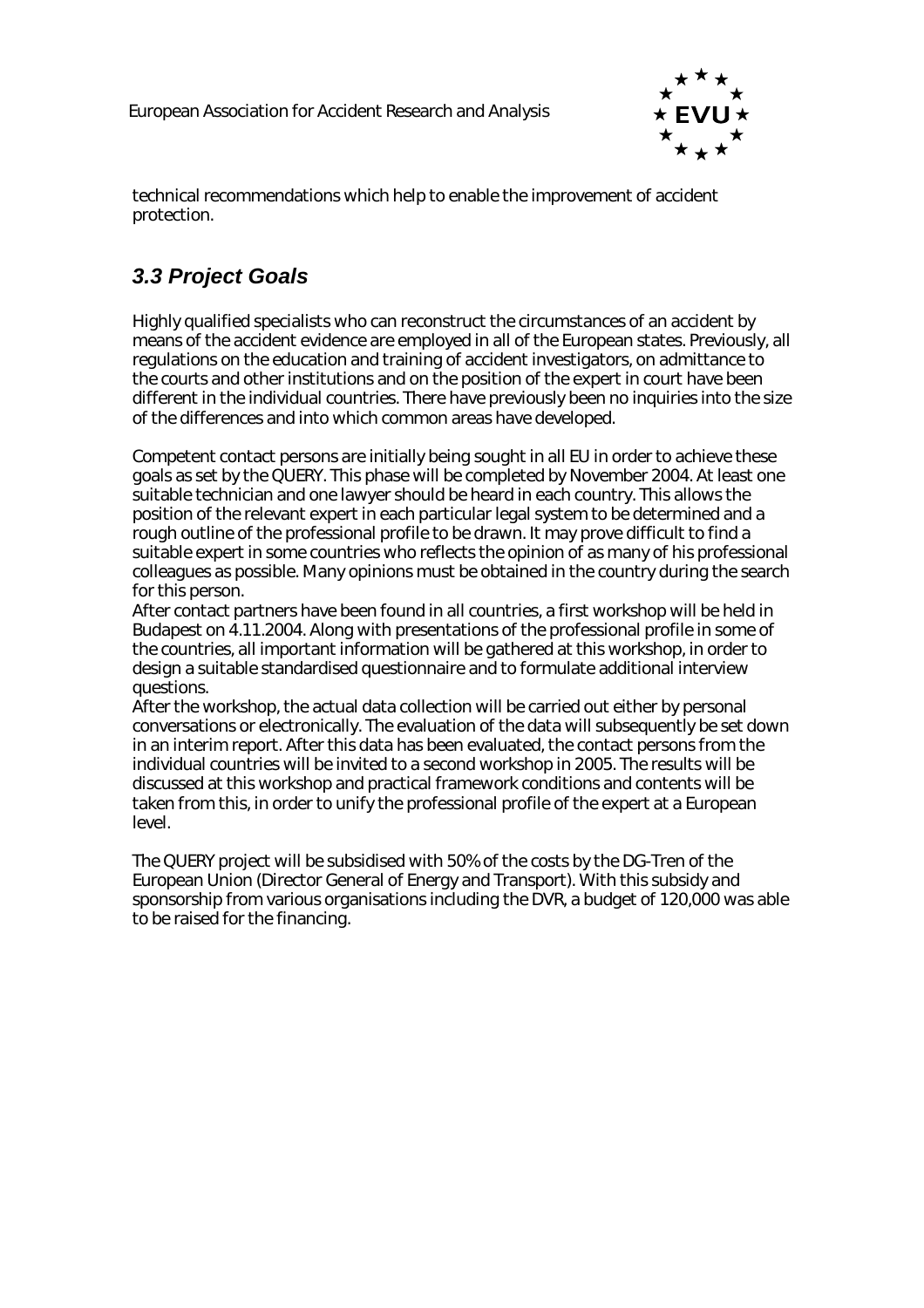European Association for Accident Research and Analysis





**Fig: Support from Brussels**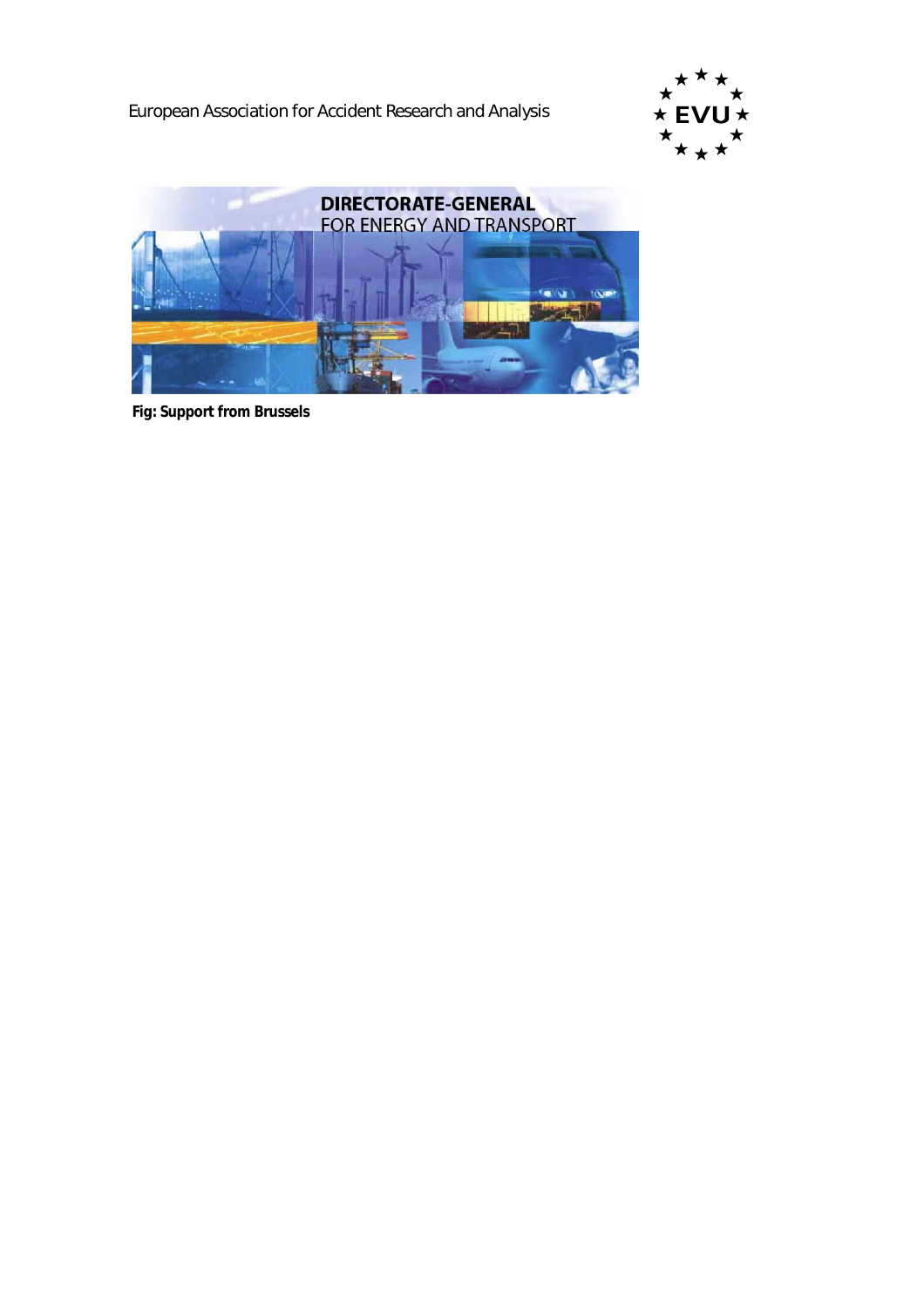

# *3.4 Expected Results of QUERY*

For the first time, an overview will be produced with this data and information of how the expert is incorporated into the various legal systems, what status he has and what professional qualifications he possesses in the individual countries. The professional profile of the European specialist in accident reconstruction can be set down in writing from these results:

- 1. What training must he have?
- 2. What are the minimum competences he must have, and how can they be examined for an admission (certification)?
- 3. How can a further quality control be carried out after admission?
- 4. How are accident investigators remunerated?

All results should be published in a multilingual (German, English, French or Spanish) book or brochure. The most important data will also be published in specialist periodicals (German-speaking countries: Verkehrsunfall und Fahrzeugtechnik, England: ITAI, USA: Accident Reconstruction Journal, etc.) and also in the internet (EVUonline.org).

### *3.5 European Dimension of the Research*

A reliable and accurate reconstruction of traffic accidents is only possible if the accident reconstructionist possesses as great as possible specialist knowledge. The recommendations acquired by us at a European level or country level can be converted into either directives or laws. An increasing number of accidents involving citizens of other member states can be expected as a result of the increasing internationalisation of traffic. It is reassuring for both the "paying insurance" and for the citizen to know that the accident is being analysed by a qualified accident reconstructionist who fulfils criteria that are valid throughout Europe. This also increases legal security in Europe. This does not only apply to traffic accidents, but also to the monitoring of traffic offences. Dubious measuring methods are still used in some countries at the moment, which could lead to incorrect measurements. Specialists in accident reconstruction are frequently called upon by the courts to check these measurements.

The information gained in the framework of the QUERY project are to be linked with further EU projects that are concerned with data collection and research into the causes of accidents. The participation of representatives from other projects in the workshops of this proposed project is therefore provided for.

The accident investigators' interest in the work of their professional colleagues in the EU states and accession countries is great. This is shown among other things by the annual conferences that are held by us. The foreign departments of insurance companies attach great importance to accidents in other countries being dealt with correctly and comprehensibly. They are therefore very interested in publications on this subject. Lawyers who deal with damages abroad need qualified experts on location. These groups can be reached and informed via specialist publications. If a unified professional profile of the specialist in accident reconstruction is successfully set down in writing and a European certification is achieved, then a register of experts for the whole of the EU can be published in the internet.